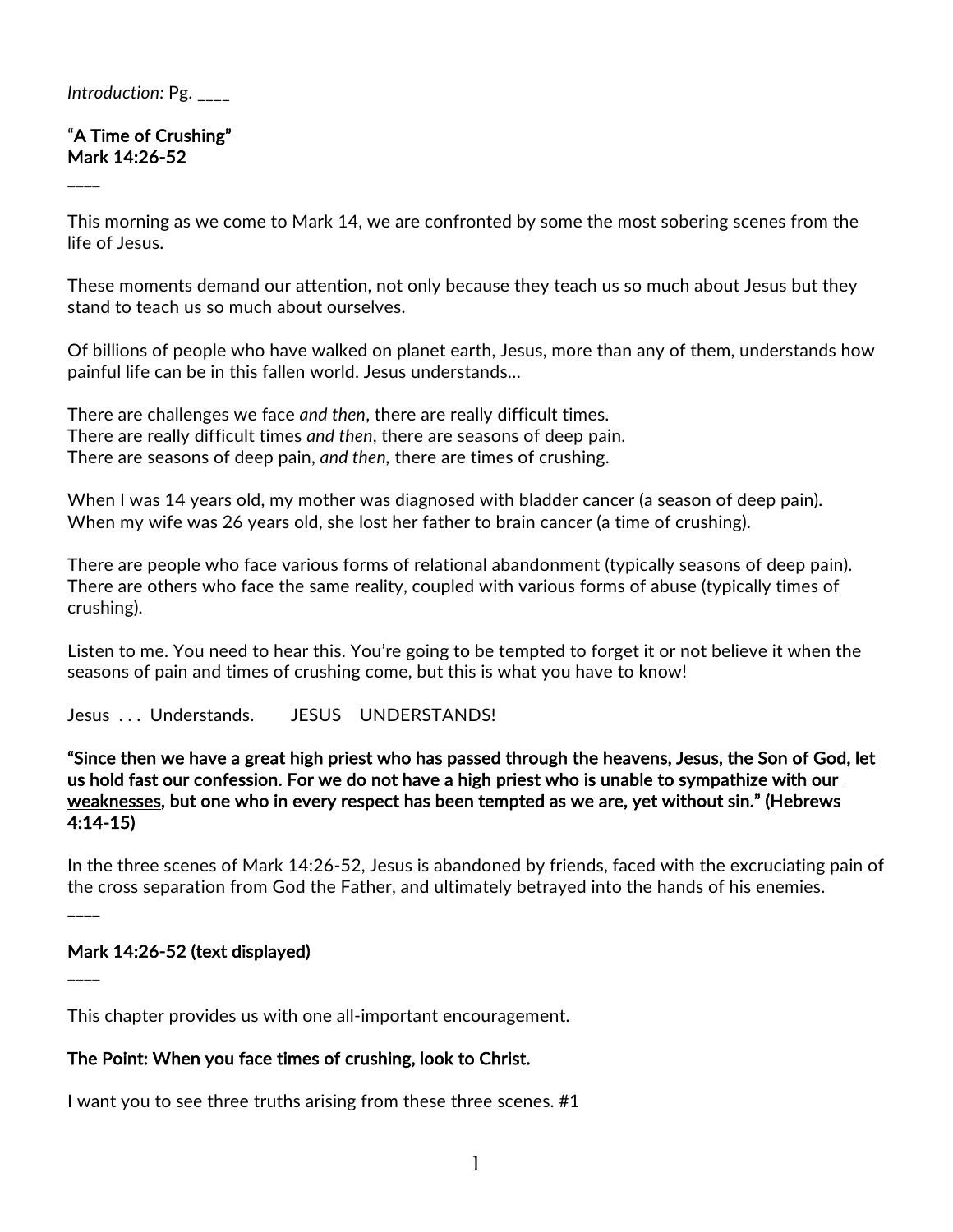### 1. When faced with crushing abandonment, Jesus remained resolute. (14:26-31)

In verse 26, the Passover Meal ends with a final hymn, likely Psalms 115-118. Then Jesus and his disciples make their way back to the Mount of Olives. They probably have the conversation of verses 27-31 while they are walking to Gethsemane.

In verse 27, Jesus shocks them with these weighty words: "You will all fall away…"

- Remember, this is coming on the heels of Jesus predicting how Judas, one of his disciples, would betray him. Now, he says "YOU ALL will fall away."
- The verb he uses here for "fall away," [*skandalizō* (you can hear our word "scandal")] communicates "serious spiritual failure." (Osbourne)
- While the disciples listen in disbelief, Jesus tells them the OT Scriptures actually point to this moment. Zechariah 13:7 says, "Awake, O sword, against my shepherd, against the man who stands next to me," declares the Lord of hosts. 'Strike the shepherd, and the sheep will be scattered." We hear two key notes in this prophecy:
	- #1) The Shepherd will be struck. This points us to the cross looming just hours ahead. In John 10, Jesus calls himself the Good Shepherd, who came to lead, teach, care for, and ultimately: "[The Good Shepherd] lays down his life for the sheep." (10:11, 10:15, & 10:17)
	- ⁃ #2) When the Shepherd is struck, the sheep (ie., the disciples) will be scattered. In other words, when Jesus goes endures his greatest moments of suffering, his disciples will run and hide!

This news does not sit well with the disciples. Immediately, Peter speaks up with naive bravado: "Even though they all fall away, I will not."

Think about the pride and presumption in Peter's words.

- For starters, he's says with impulsive certainty that he will not fall away *even if* all the others do. Clearly, he thinks he's more devoted to Jesus than all of the other disciples. I'm sure they appreciate that!
- What is worse, he tells Jesus he's wrong.
	- Think about the last time he did this... Jesus said he's going to die.
	- ⁃ Peter says, "No you're not!"
	- ⁃ Jesus says, "Get behind me Satan!"

Jesus continues in verse 30: "Before the night ends, you will deny me three times"

- But when Jesus doubles down, Peter does the same! With fire in his eyes, and volume in his voice, Peter says emphatically: "If I must die with you, I will not deny you!"
	- Why did Peter say it? Did he really love Jesus? Of course he did! He said it out of sincere love and devotion.
	- But he also said it out of pride and presumption!
- Peter still needed to learn the truth of Proverbs 16:18: "Pride goes before destruction, and a haughty spirit before a fall."
	- ⁃ Peter fell prey to the "I've got this." mentality.
	- ⁃ Peter fell prey to the "I would never" presumption.
	- ⁃ Peter failed to recognize the capacity for evil lodged deep within his heart.

Verses 50-52 tell us how Jesus prophecy came true. "And they all left him and fled." The loyalty they promised was no where to be found.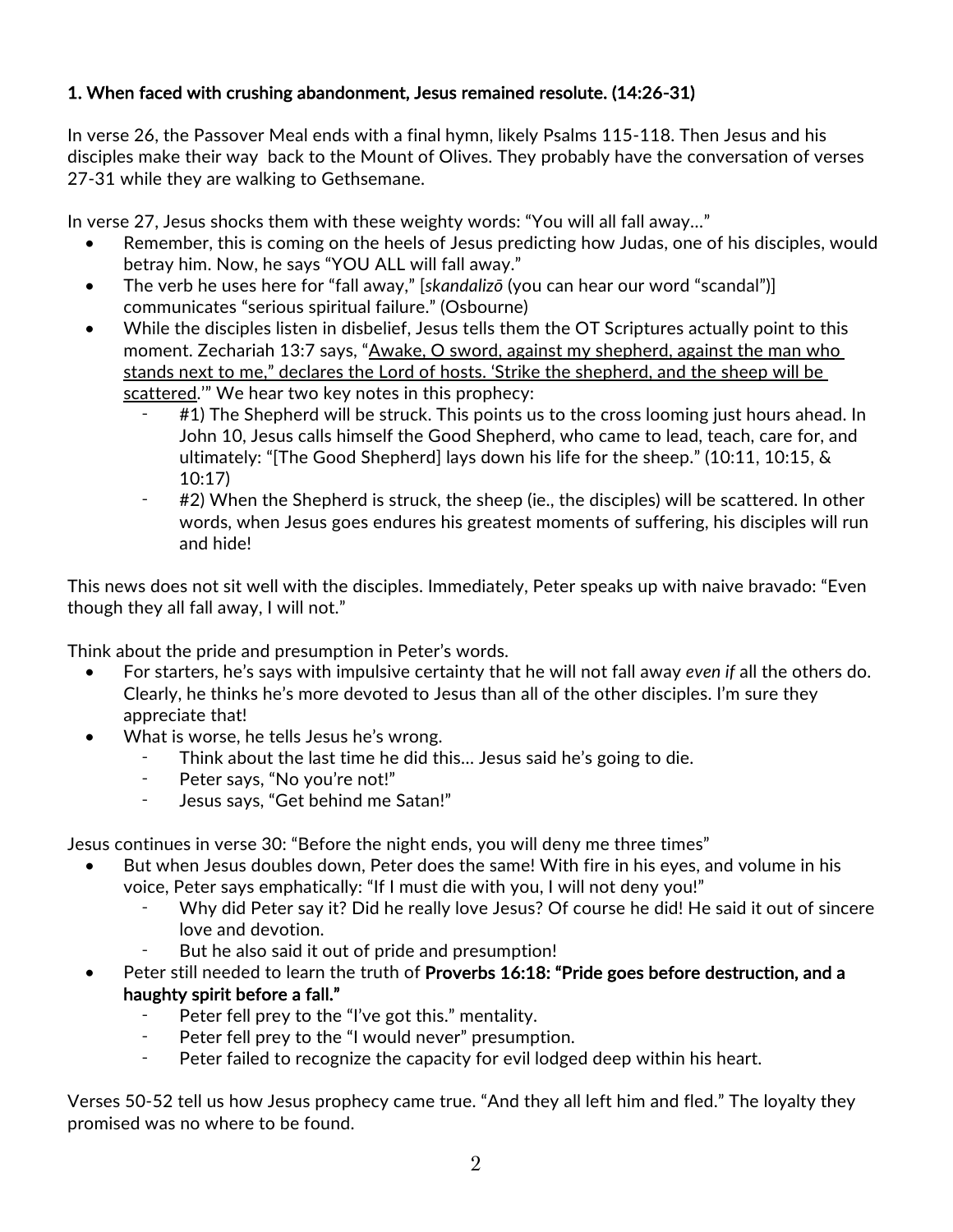### And listen! Our hearts are no different! 1 Corinthians 10:12: "Therefore let anyone who thinks that he stands take heed lest he fall." (1 Corinthians 10:12)

There will be times, like Peter, when we fall. There will be times like Peter, when we deny Jesus, if not by our words, certainly by our actions.

In spite of Peter and the disciples failure, Jesus remained faithful, and not only that, look at his heart in verse 28. As he faces the sting of abandonment he spoke words of hope: "But after I am raised up, I will go before you to Galilee."

T: Jesus looked past the pain. He remained resolute. #2.

### 2. When faced with the crushing of crucifixion, Jesus fully surrendered. (14:32-42)

As Jesus and his disciples arrive in Gethsemane, Thursday moves into Friday. Aside from the cross, this is his most difficult moment of crushing. This place of prayer provides a visible picture of what is happening invisibly in his soul.

Why? The name of this part of the Mount of Olives is called "Gethsemane," which means "olive press." This was a place where olives were pressed and crushed by huge stones, so they could harvest the precious oil.

In the same way, Jesus' soul was being crushed under the weight of what he faced.

- Jesus takes his 3 closest disciples with him to pray (Peter, James, and John), while the others wait in the distance.
- Here's a thought: if Jesus invited his friends to be with him in these soul crushing moments, how much more do we?! This is why Discipleship Groups and Community Groups are so important. Who's in your inner circle?
- Verse 33 says Jesus began to be greatly distressed and troubled, reminding us of Jesus' full humanity. Jesus experienced every human emotion, and Mark uses the strongest language to describe them.
	- ⁃ "He's greatly distressed." He's also greatly "troubled," pointing to "a deep-seated anxiety." (Osbourne)
	- In verse 34, he tells Peter, James, and John: "My soul is very sorrowful, even to death."
		- The NLT reads: "My soul is crushed with grief to the point of death."
		- Jesus was overwhelmed with sorrow, so much that it felt like the taste of death!
	- ⁃ The intensity of his despair echo the words of the righteous sufferer of Psalm 55.

### Psalm 55:1-5

Give ear to my prayer, O God, and hide not yourself from my plea for mercy! Attend to me, and answer me; I am restless in my complaint and I moan, because of the noise of the enemy, because of the oppression of the wicked. For they drop trouble upon me, and in anger they bear a grudge against me. My heart is in anguish within me;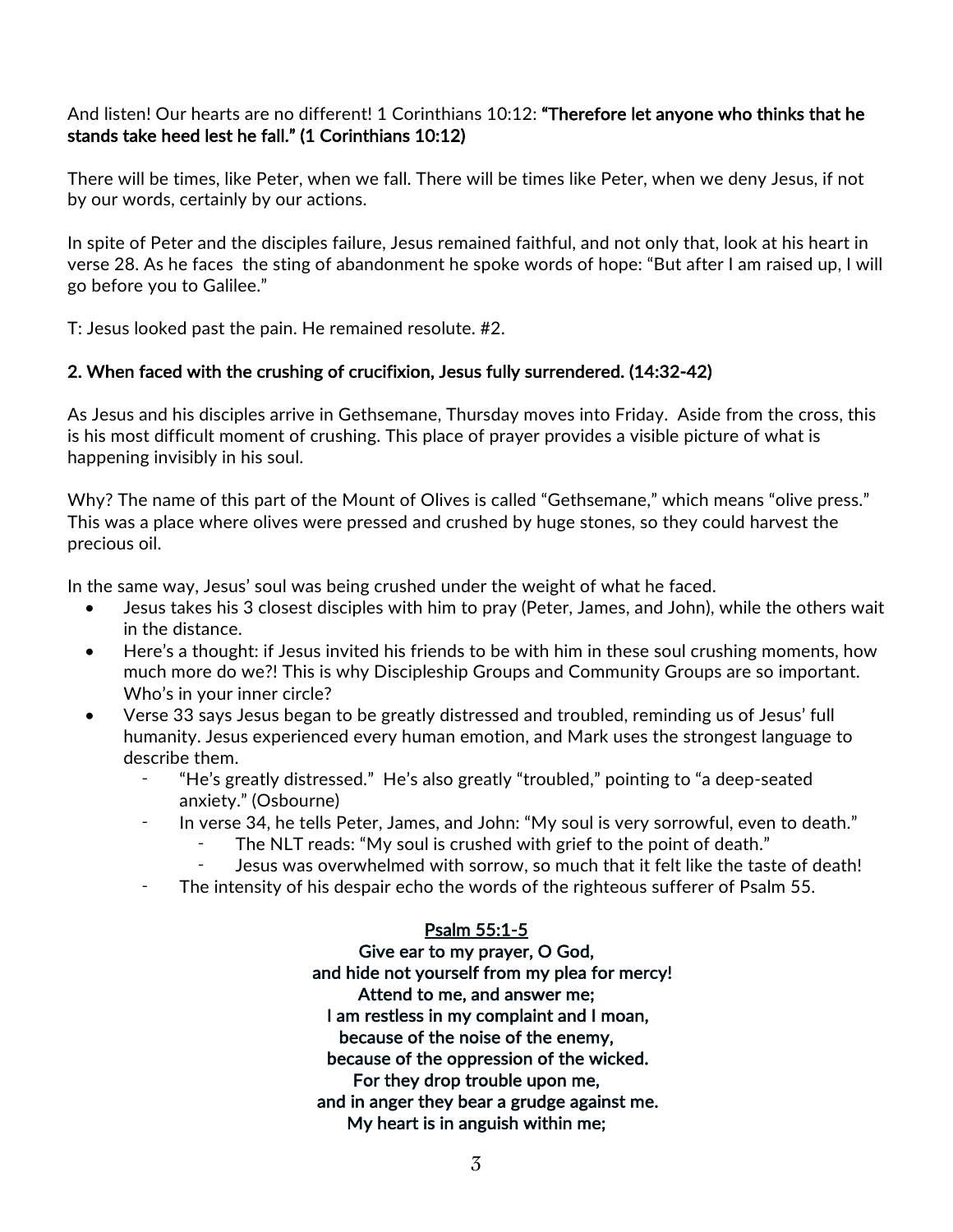### the terrors of death have fallen upon me. Fear and trembling come upon me, and horror overwhelms me.

What does Jesus do in these moments of crushing?

 $\overline{\phantom{a}}$ 

- Verse 35. He falls on the ground and prays, that if possible, the hour might pass. "Father, if there's another way, I'll take it!"
- Verse 36 contains the heart of his prayer. Let's examine it closely.
	- ⁃ "Abba, Father:" He turns to the one he loves the most! Prayer is always about relationship.
	- ⁃ "All things are possible for you." Prayer starts with who God is, but naturally moves to what God can do!
	- Jesus then exemplifies what Paul Miller says are the two things we should do when we pray: "Ask boldly, surrender completely." (*A Praying Life*)
	- ⁃ First, Jesus makes a bold request: "Remove this cup from me." Ask Boldly!
		- Jesus' greatest crushing was found in the cup. What is the cup? The cup refers to spiritual suffering he would endure as he would die in our place and bear the just judgment on our behalf. The cup he is going to drink is nothing other than the cup of God's wrath.
		- In Isaiah 51:17, the cup of wrath is called "the cup of staggering."
		- ⁃ As Jesus imagined paying the price for our sin, giving his life for our death, giving up his innocence for our judgment, he staggered!
		- Think about it: just one sin would have sent Jesus to the cross. One sin is enough to separate us from God forever. The reason that is difficult for us to grasp is that we do not understand how perfect God is!
		- We're talking about just one time someone said: "God, I'm going to do my own thing. God, I'm going to choose my own apparent wisdom. God, I'm going to value something more than you."
		- ⁃ Now multiply that by the 1000s for each of us, and multiply that times the millions and billions of people in our world.
		- This is why he asked boldly: "Remove this cup from me." But then he continued.
		- ⁃ "Yet not I will, but you will." Surrender Completely!
- This is the heart of prayer: We ask for anything! but ultimately we trust his plans and purposes even when we cannot see them, even when we don't understand.

In verses 39-41, Mark tells us he prayed the same words a second and a third time.

Do you know why Jesus prayed in these moments of pain and crushing? Because prayer was the priority of his life. Prayer was the reflexive response of his heart!

### "In the days of his flesh, Jesus offered up prayers and supplications, with loud cries and tears, to him who was able to save him from death, and he was heard because of his reverence." (Hebrews 5:7)

But… in these moments of pain, where are the disciples?

- One minute they proclaim their death welcoming devotion. The next, they're asleep! In fact, each time Jesus prays, (the first, second, and third time) they are sleeping!
- They had one job! "Watch and pray" [echoing Jesus' call for spiritual vigilance heard in the Olivet Discourse of 13:34-35, 37)].